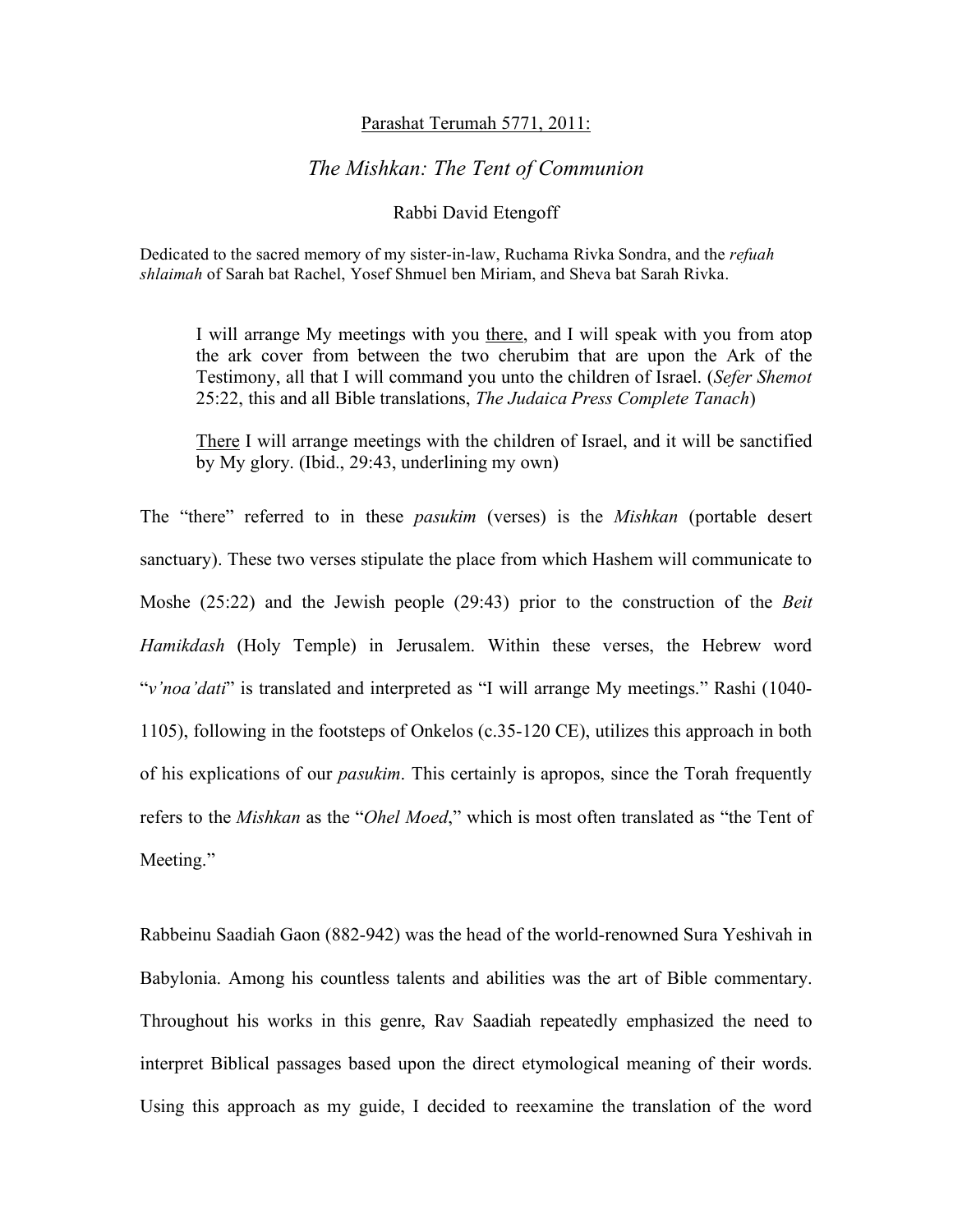"*v'noa'dati*." It stems from the Hebrew infinitive "*l'da'at*," which connotes "to know." As such, this term encompasses all manner and variety of knowledge, including both intellectual and intimate understanding and communication, as depicted in the phrase: "Now the man knew (*v'haadam yada*) his wife Eve, and she conceived and bore Cain…" (*Sefer Bereishit* 4:1).

Given the above, it seems that translating "*v'noa'dati*" as referring solely to arranging a meeting with the Almighty might very well ignore the underlying purpose of the *Mishkan*. In my estimation, this translation is far too utilitarian in nature. Instead, I believe that it should be interpreted to connote an intimate connection between G-d and Moshe in the first instance, and between G-d and the Jewish people in the second. Following this approach, Rabbi Aryeh Kaplan *zatzal* (1934-1983), in his consummate translation of the Torah entitled, "*The Living Torah*," translated "*v'noa'dati*" as "I will commune with you" in both of our passages. In doing so, he acted upon solid historical precedent, since he based himself upon the translation of "*v'noa'dati*" as "commune" as found in Rabbeinu Ibn Janach's (990-1055) seminal work, "Sefer HaShorashim." Therefore, our term means far more than to "arrange a meeting." Instead, it denotes the highest sense of intimacy and communication between G-d and our people – a true communion of the spirit.

Further examination of our *pasukim* reveals a fascinating dissimilarity in the spelling of "*v'noa'dati*." In our *parasha* (25:22), it appears in the complete form (*maleh*) with a *cholam* (the "oh" sound), whereas in Parashat Tetzaveh (29:43), it appears in the incomplete form (*chaser*) without a *cholam*. It should be noted that in both instances,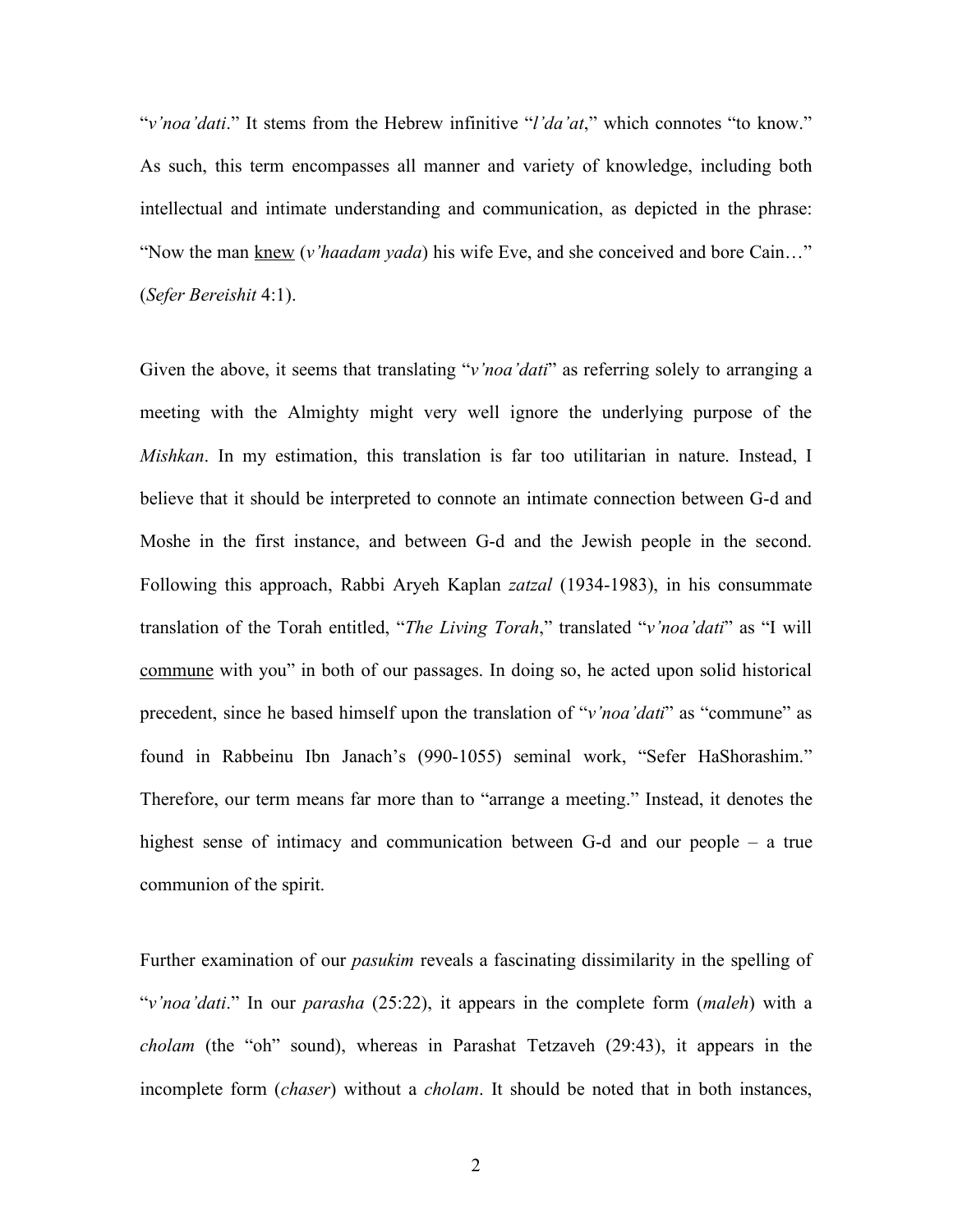however, it is pronounced in the same manner. *Chazal* (our Sages of blessed Memory) often analyzed this kind of subtle grammatical difference, and thereby focused upon its inherent meaning. In light of this approach we may legitimately ask, "Why does "*v'noa'dati*" appear with these two different spellings?"

In my opinion, the Torah adopts these two spellings of "*v'noa'dati*" to reflect the two different subjects to whom the word is addressed. In our Torah portion, this word appears in the context of Hashem's address to *Moshe Rabbeinu* (our teacher Moshe), whereas in Parashat Tetzaveh, it is found in the context of Hashem's communication with the entire Jewish people. Moshe was different in kind and degree from any other Jew who had ever, or would ever, live. He, and he alone, was blessed with the ability to converse directly with the Almighty, "face to face." As the Torah states: "And there was no other prophet who arose in Israel like Moses, whom the L-rd knew face to face." (*Sefer Devarim* 34:10) As such, in reference to Moshe, "*v'noa'dati*" is spelled *maleh* to reflect his complete and total communion with the Master of the Universe. In stark contrast, even though each of us is blessed with the ability to relate to G-d through prayer and the performance of His commandments, this relationship pales in comparison to that which Moshe shared with the Creator. Thus, in my estimation, "*v'noa'dati*" is spelled *chaser* to symbolize G-d's different and less lofty level of communication with the total nation.

While none of us will ever achieve the level of Moshe, we are nevertheless obligated to attempt to reach the highest heights we possibly can in our relationship with Hashem. Like all significant relationships in our lives, this requires an unswerving focus and active and consistent efforts in order to achieve our goals. The reward, however, is nothing less